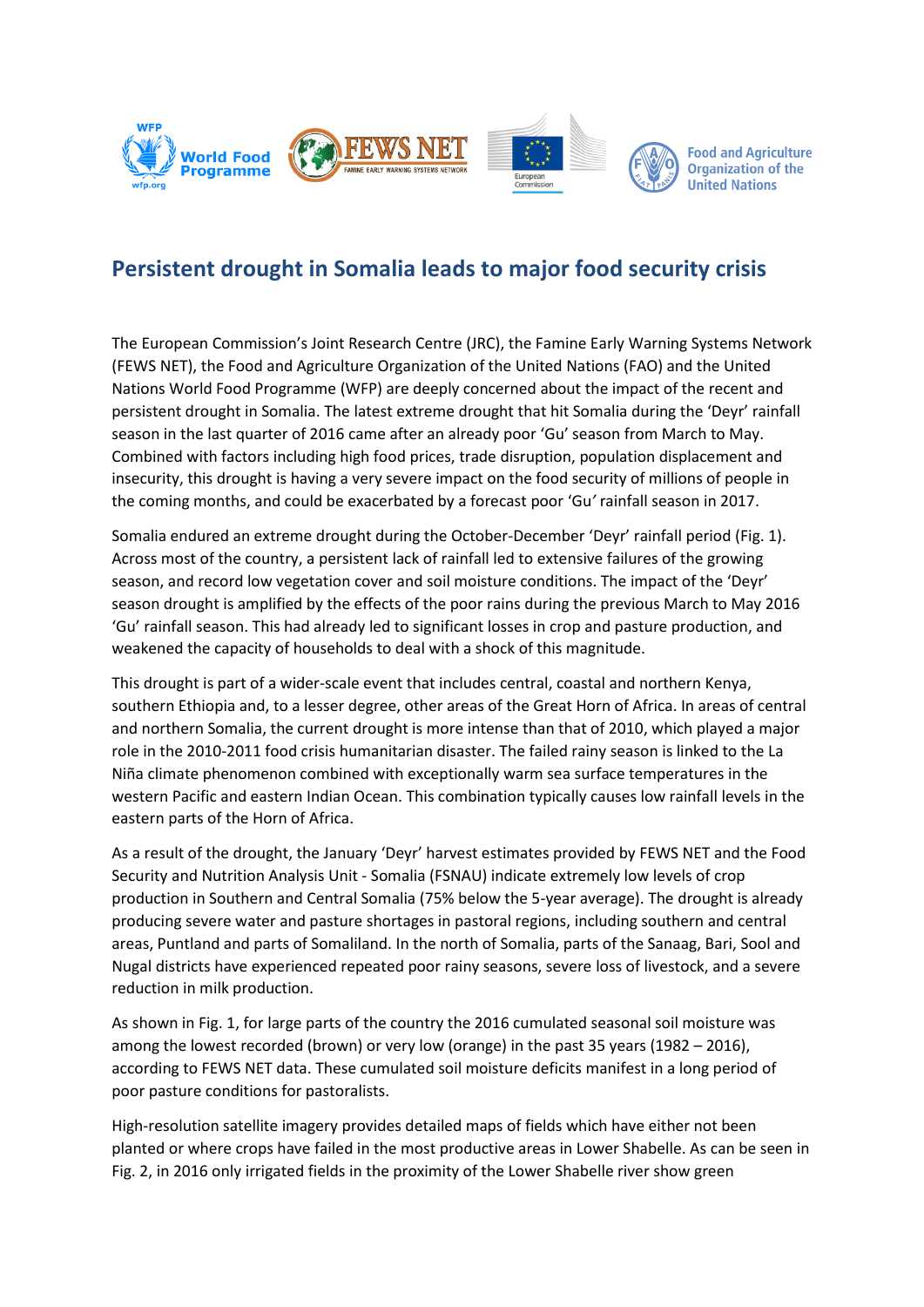vegetation (green areas) at the end of the Deyr season, while more peripheral irrigated areas and rain-fed areas to the north and to the south are completely dry (orange areas).

During the dry January to March 'Jilaal' season, the food security situation is expected to further deteriorate: as meager household stocks become depleted, livestock prices continue to decline and food prices increase above the already very high levels of recent months. Falling household purchasing power will lead to increased difficulties in meeting basic food needs.

The FSNAU-FEWS NET countrywide seasonal assessment (conducted in December 2016 and made public on 2 February 2017) finds that more than 2.9 million people will likely face Crisis and Emergency (IPC Phases 3 and 4) food security conditions until June 2017. This represents more than a two-fold increase compared to six months ago. The northern inland pastoral livelihood zone in northern Somalia, agropastoral Bay and southern Bakool are expected to face the most severe food security situations. At present, FSNAU-FEWS NET estimates that 363,000 children under 5 are acutely malnourished, of which 71,000 are severely malnourished and in need of urgent nutrition support. 'Critical' rates of Global Acute Malnutrition (GAM 15-30%) among children 6 to 59 months were found in most areas surveyed.



*Fig 1: October –December cumulated rainfall anomaly in percentage (left) and cumulated July-December soil moisture level rankings (right) for the top 10 cm of soil. Somalia is clearly the most directly affected country, while large areas in coastal and central Kenya and in the Ethiopian Somali province are in a similar situation. (Source: WFP and FEWS NET/NASA FLDAS)*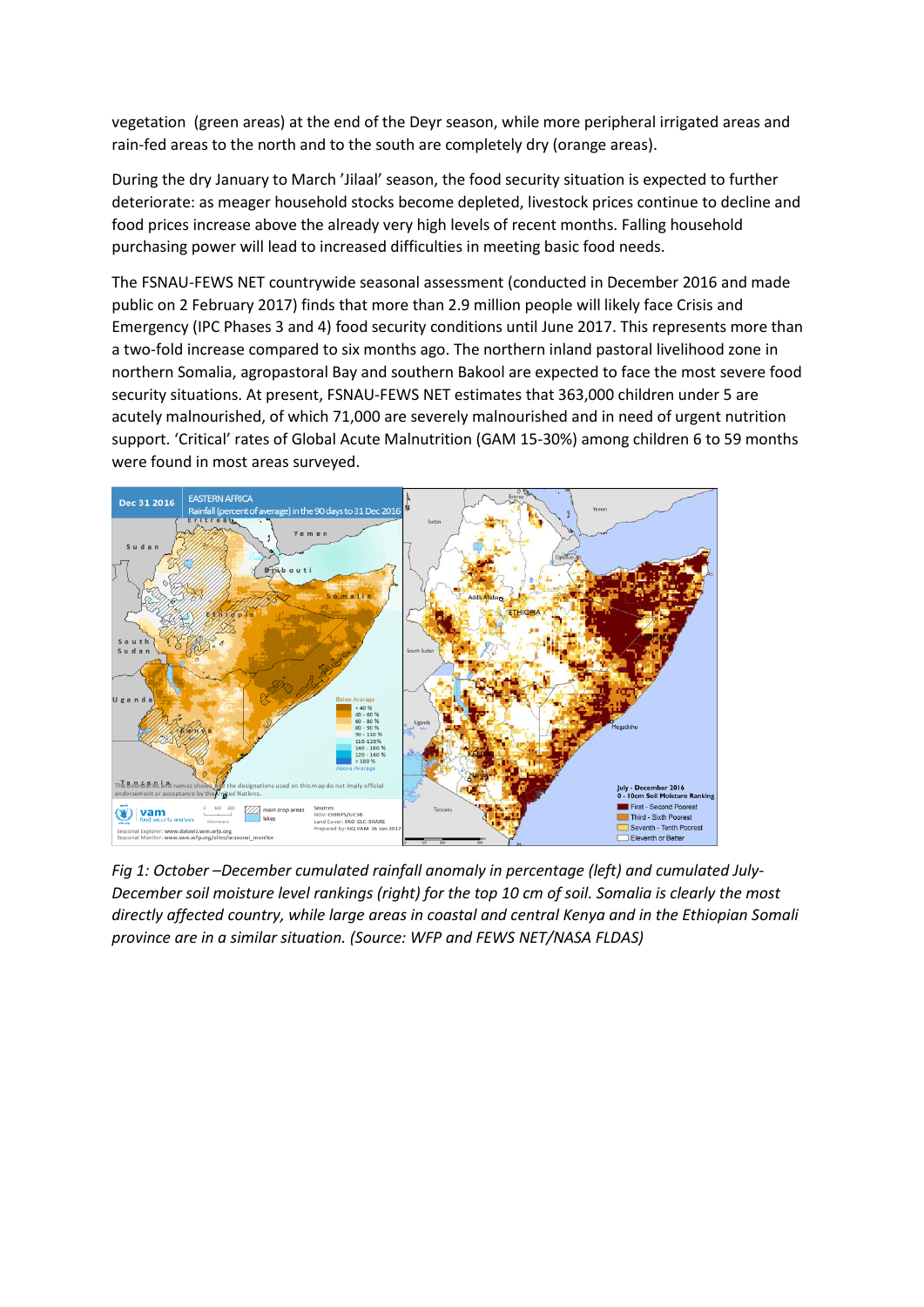

*Fig. 2: Vegetation greenness of the main agricultural areas of Southern Somalia along the Shabelle River in November 2016. The orange areas are dry fields which are normally at the peak of the crop cycle in this season. The green belt (left) in the middle corresponds to irrigated fields next to the Shabelle River. Less than half of the irrigated area (pink polygon) is actively producing in 2016. To the right, the expanded views of an irrigated area show that, except for some larger fields next to the river, most plots are dry. The same area is also shown for a normal season (2013) (Source: JRC, with Landsat 8 data processed in Google Earth Engine, land cover provided by the FAO's Somalia Water and Land Information Management (SWALIM) project)*

The next 'Gu' rainfall season will occur from March to May 2017, and is typically the more productive season of the year. Good rainfall performance would be crucial to prevent further impacts and to allow households to start recovering.

However, based on a balance of current forecast information (ECMWF, NOAA CPC, UKMet, IRI<sup>1</sup>) and analysis of long-term records (blog.chg.ucsb.edu/?p=148), the outlook for the coming 'Gu' season is pessimistic, with a significant likelihood of below-average rainfall performance, especially during the first half of the season, and consequently another potentially poor harvest at the outset of the long dry season that will extend into October 2017. The information sources mentioned above are also the basis for the Greater Horn of Africa Consensus Outlook Forum which, in it[s latest statement](http://www.icpac.net/wp-content/uploads/GHACOF45_Statement.pdf)  released on 8 [February 2017,](http://www.icpac.net/wp-content/uploads/GHACOF45_Statement.pdf) expresses similar concerns about the next rainy season.

A statistical forecast for the 2017 'Gu' rains, based on January sea-surface temperatures, is presented in Fig. 3. This forecast is based on research explicitly carried out to support East African food security decision-making in situations similar to those of 2010/2011. Since the 1980s, 'Gu' rains in Somalia have declined precipitously, with poor rainfall levels in most years since 1999. While good rains were received during the El Niño-like 2010 and 2013 'Gu' seasons, current sea-surface conditions (Fig. 4) are similar to those associated with dry years – warm west Pacific sea-surface temperatures appear alongside cool or neutral conditions across the equatorial eastern Pacific. The associated statistical forecast (Fig. 3) is for a -0.8Z standardized anomaly  $\pm$  1.1Z.

**.** 

<sup>1</sup> ECMWF: European Centre for Medium-Range Weather Forecasts. CPC: Climate Prediction Centre. UKMet: United Kingdom Meteorological Office. IRI: International Research Institute for Climate and Society.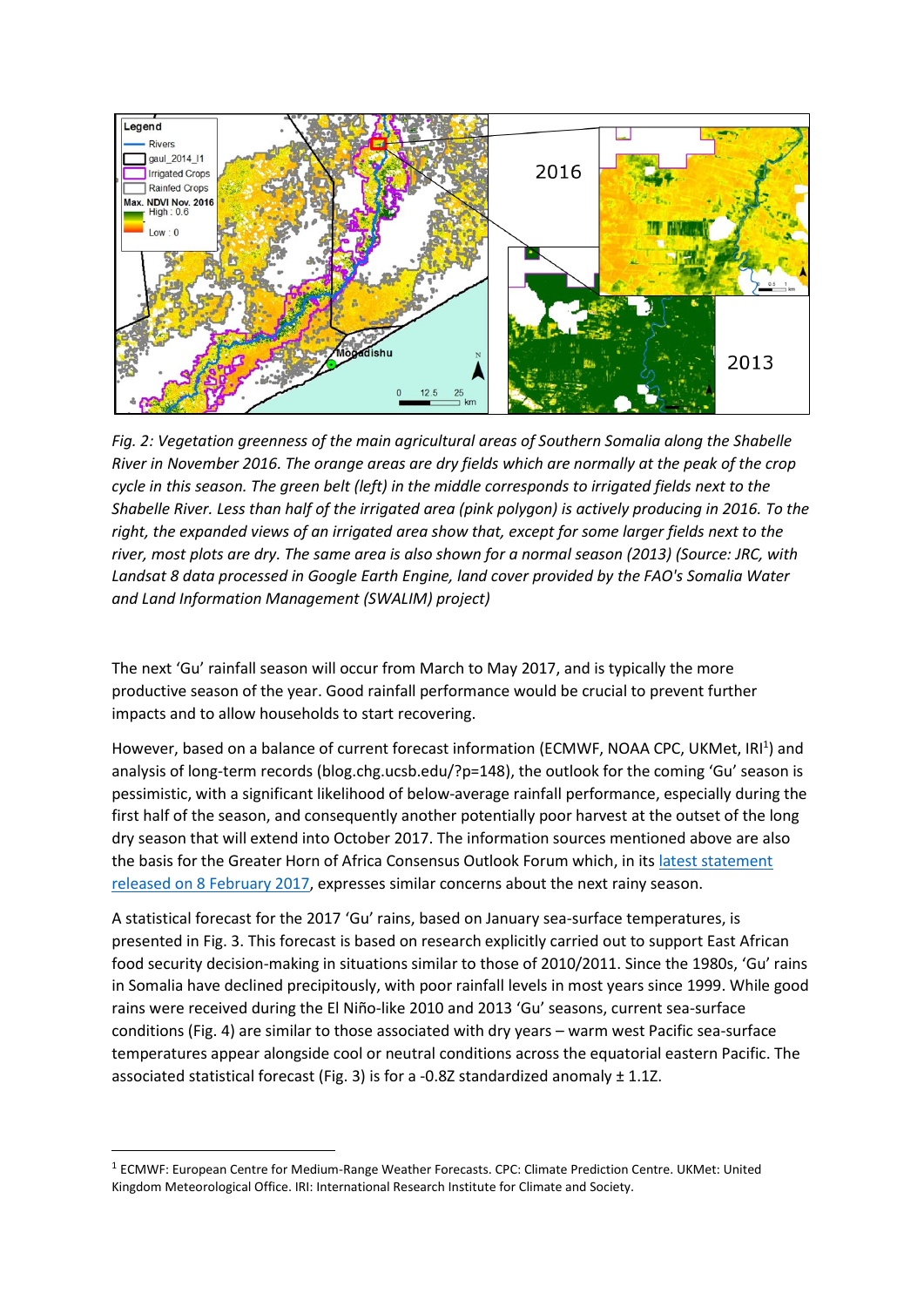While conditions may change between now and March 2017, current climate conditions indicate an elevated chance of below-average rains, at least in part of the country. Current January rainfall anomalies continue to indicate low rainfall over East Africa and the Indian Ocean (Fig. 5). This pattern may persist.



*Fig.3: Time series of observed 1981-2016 Gu rains, together with a statistical forecast for 2017. The black line and circles denote the 2017 forecast and 80% confidence intervals. (Source USGS/CHG/FEWS NET)*



*Fig. 4: Standardised January NOAA Optimum Interpolation sea-surface temperature anomalies. (Source USGS/CHG/FEWS NET)*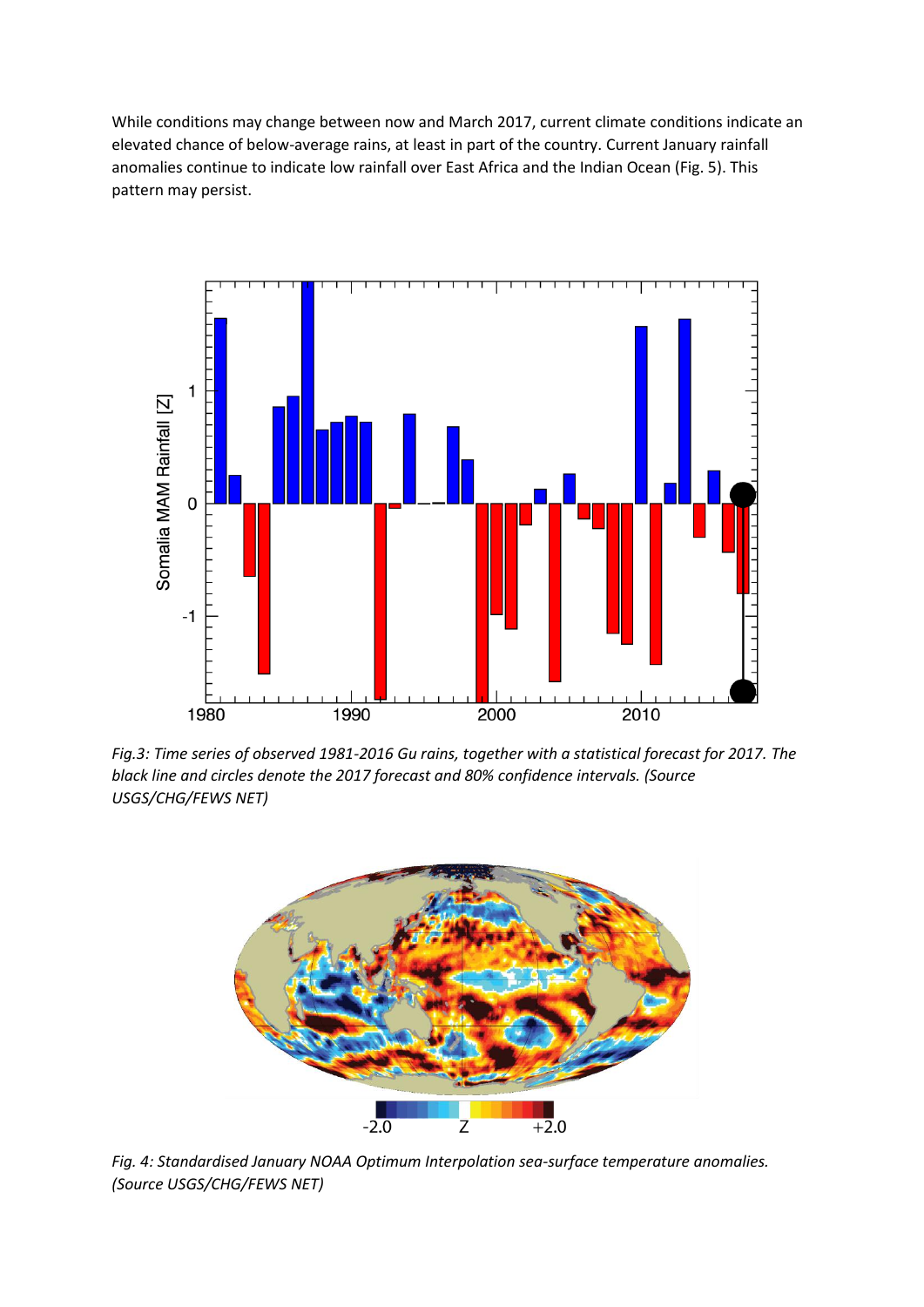

*Fig. 5. January 2017 rainfall anomalies (Source USGS/Climate Hazards Group/USGS).*

The implications of a third consecutive drier-than-average rainfall season are bleak: the combined impact of successive crop failures, trade disruption due to insecurity and restricted access to humanitarian assistance may lead to a humanitarian disaster on the scale observed in 2010-2011. Very large numbers of people could require urgent humanitarian assistance, with the most vulnerable populations in the worst-affected areas facing an increased risk of famine.

Humanitarian partners should urgently prepare themselves to scale up their interventions in response to food insecurity levels and food insecure population numbers in Somalia and neighbouring regions, which are likely to be at their highest levels since the 2010-2011 disaster.

Based on the drought impact evidence included in this statement and on the more detailed food security and nutrition information included in the multi-agency assessment released on 2 February 2017, the following actions are of highest priority:

- 1. provision of urgent and substantial food assistance to help currently food-insecure households and support the most affected livelihoods. Response activities to be planned on the detailed IPC analysis outcomes that were issued on 2 February 2017;
- 2. updating of emergency response for agro-pastoral communities, intensification of advocacy and resource mobilisation to address the impact of an extended post-2016 "Deyr" harvest lean season. For pastoral communities, provide updates of contingency plans to face continued severe shortages in livestock forage and drinking water;
- 3. continued close monitoring of the dry January to March "Jilaal" season and the next "Gu" rainfall season to inform decision-making on programming and targeting;
- 4. increase awareness of the need for a regional approach to address the effects of drought that are becoming more frequent and intense, and to ensure adequate access to populations in need of assistance.

This statement reflects a shared view of current conditions and the likely evolution of the situation in Somalia by major actors involved in global food security monitoring and early warning and will contribute to the global report on food crises being prepared in the context of the Global Network against Food Crises.